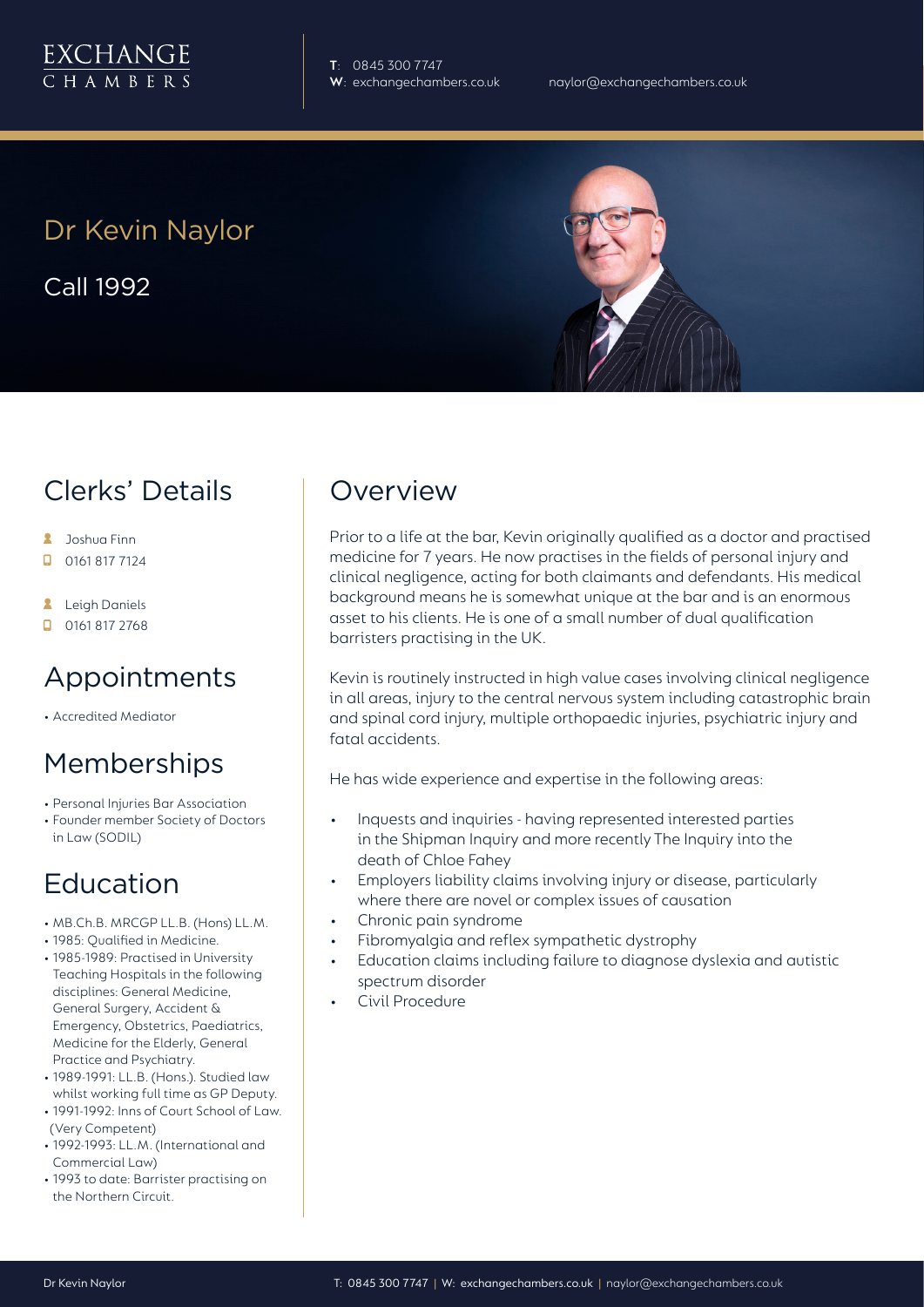### Recommendations

"Supportive and a team player - as he is a medical practitioner he can address the experts at their level. He also has an exceptional and calming bedside manner."

"Very relaxed and accommodating, with great medical knowledge." **Chambers and Partners 2022**

'Kevin is an excellent analyst and gets to the crucial details of a case, using his background in medicine to bring added value. He is a strong tactician, and a composed advocate.

#### **The Legal 500 2022**

"He is very knowledgeable and his medical background is extremely useful when dealing with negligence claims." "Extremely thorough and very detailed."

#### **Chambers and Partners 2021**

"Kevin has a sound knowledge of medicine previously working as a doctor and therefore is able to carefully analyse complex medical negligence issues. He is very capable in dealing with complex, high value matters and is strong tactically and in settlement meetings."

#### **The Legal 500 2021**

"He provides a very good analysis of the strengths and weaknesses in a case, and is tactically astute and very commercially aware."

### **Chambers and Partners 2020**

"Excellent insight in GP negligence and multiple defendant cases."

"He was very robust with a difficult expert and incredibly analytical in his approach."  **Chambers and Partners 2019**

"He has a very analytical approach to cases."  **The Legal 500 2018/19** 

"He is very robust and is incredibly analytical in his approach."

"Given his medical background he is particularly strong at assessing the strength and weaknesses of expert evidence." **Chambers and Partners 2018**

"His medical expertise gives him the edge when examining medical evidence."  **The Legal 500 2017**

"He was formerly a GP, which gives him some really good insight into clinical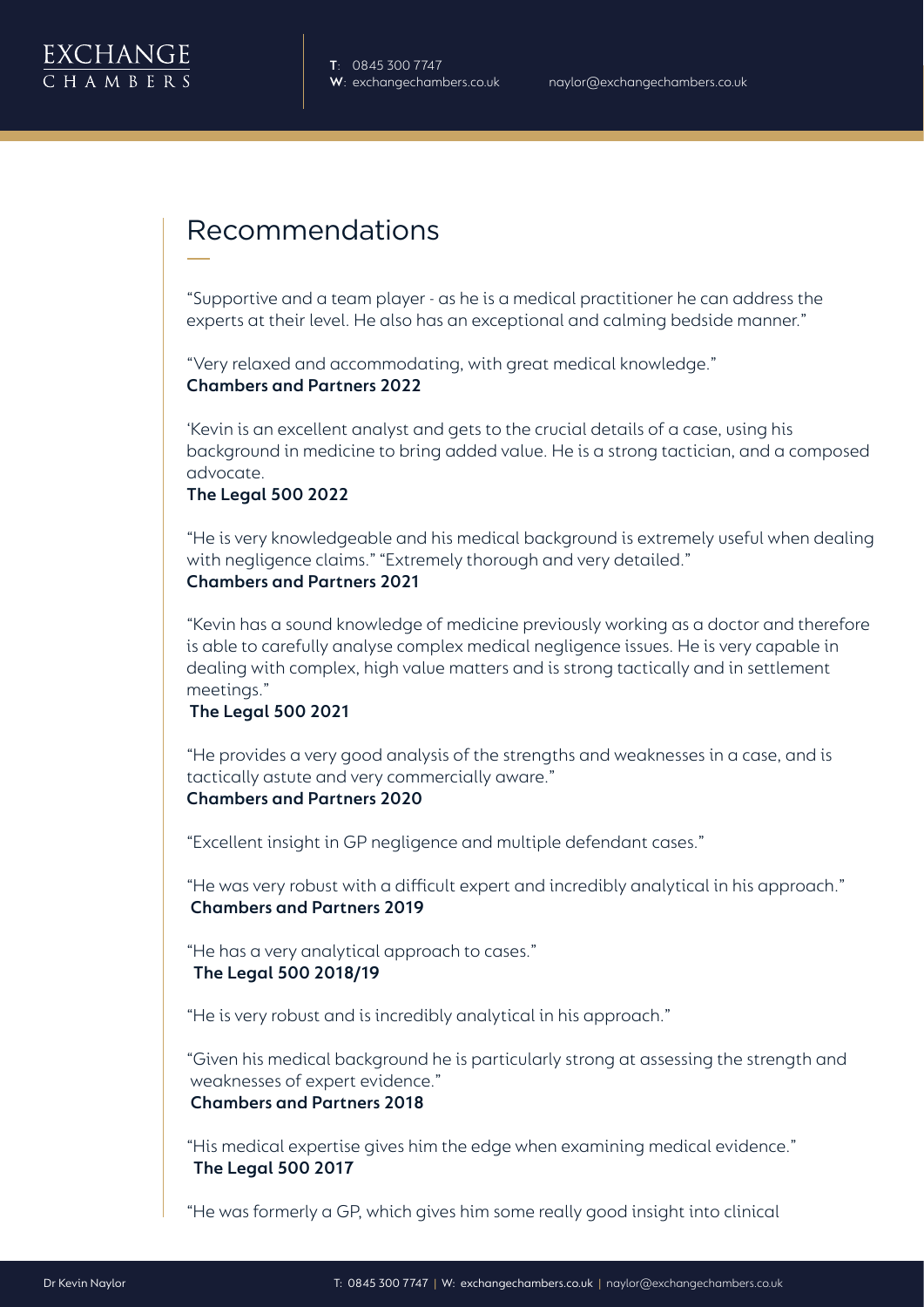

**T**: 0845 300 7747

negligence cases."

"He's very accommodating via email and always gets back to me quickly." **Chambers and Partners 2017**

"A master tactician who can immediately identify the key issues in a complex case. He is one of only a handful of UK barristers who is also a qualified doctor and his input in a case is invaluable. A silk in all but name."

**Sarah Barclay, Partner, Sarah Barclay and Co**.

"A very persuasive advocate with great courtroom skills. He prepares cases meticulously and fights very hard for his clients. His medical knowledge gives him a tremendous advantage dealing with expert witnesses" **Michael Saul, Partner, TJL Solicitors**

"A very sound counsel who has a calm, measured and empathetic manner with clients. Engagingly unpretentious. Helpful and approachable to those instructing him, always personable; a good eye for detail and excellent on analysis of complex issues." **Elaine Meehan, Head of Clinical Negligence, Ralli Solicitors**

"Kevin is the leader in his field. He brings a calm and measured approach to cases and has an outstanding track record. His medical background puts clients at ease as they quickly realise that they are dealing with an exceptionally knowledgeable barrister" **Pam Roberts, Head of Clinical Negligence, WHN Solicitors**

"Kevin Naylor is an excellent barrister and advocate. I have always found him most efficient and reliable and I have never experienced any delay in my cases when Kevin is involved. His practical and sensible approach to his work is refreshing and I find him an absolute pleasure to work with. I cannot recommend him highly enough and I am delighted that I came across Kevin when I did because his work makes my life a little easier and it keeps my clients very happy"

#### **Carol Sinnott, Principal, Sinnott Solicitors**

"Kevin is easy to work with and provides a very personal service. He is very knowledgeable and his advice is always thorough. As a personal injury and clinical negligence specialist his medical knowledge is of considerable benefit" **Caroline Marchbank-Caunce, Partner, Simon A Holt & Co.**

### Publications

Co-author of the 2016 British Society of Gastroenterology Guidelines (publication awaited) "Guidance for Obtaining Valid Consent for Gastrointestinal Endoscopy Procedures"